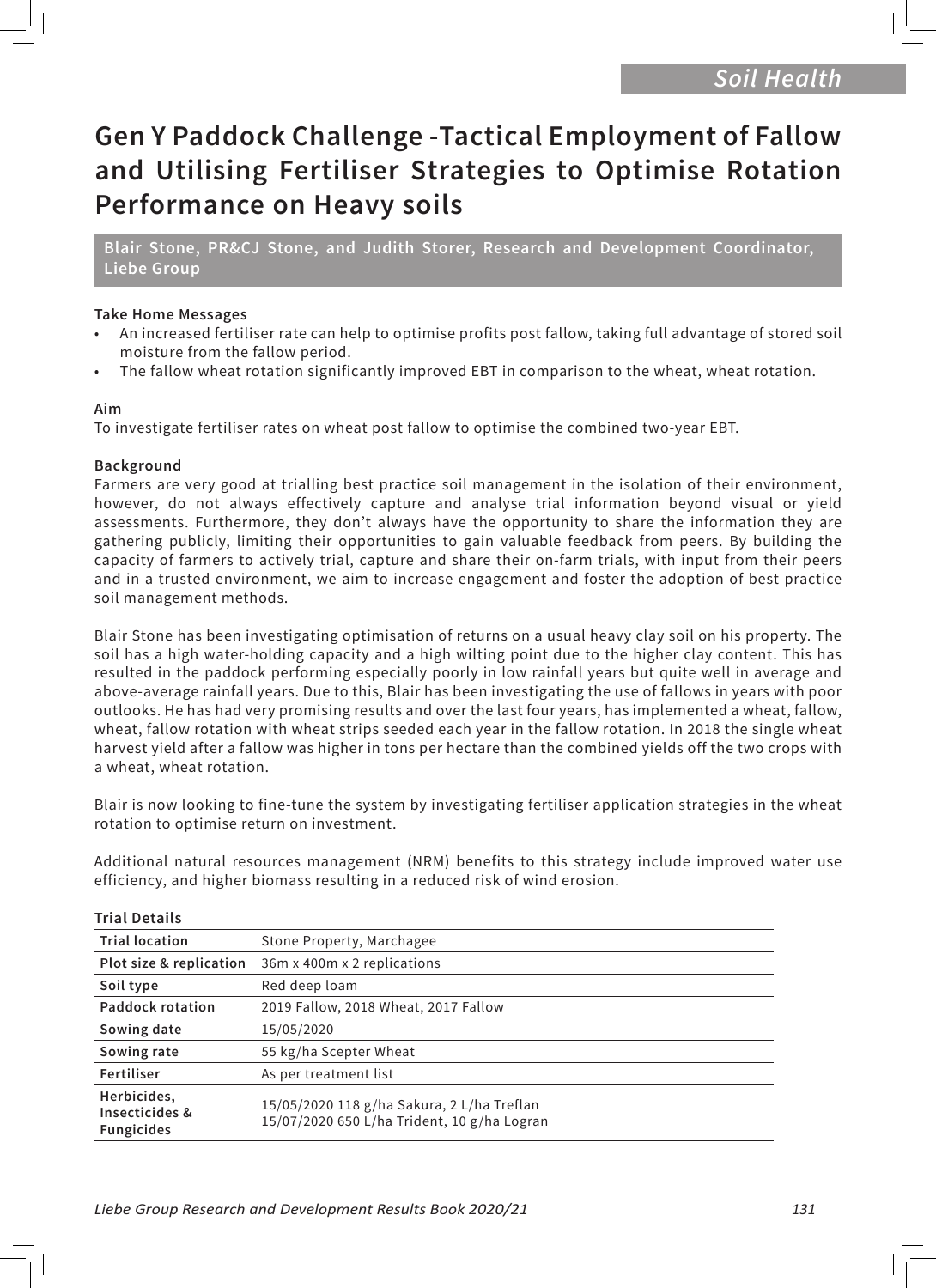## *Soil Health*

#### **Treatments**

- **# Treatment** 1 Low Rate Fertiliser 55kg Agstar Extra 2 Medium Rate Fertiliser 55kg Agstar Extra, 30kg Urea at seeding & 40L top up Flexi N
- 3 High Rate Fertiliser 55kg Agstar Extra, 30kg Urea at seeding & 80L top up Flexi N

#### **Soil Composition**

| Depth<br>$\mathsf{(cm)}$ | PН<br>(CaCl <sub>2</sub> ) | Col P<br>(mg/kg) | Col K<br>(mg/kg) | S(mg/kg) | N (NO <sub>2</sub> )<br>(mg/kg) | $N(NH_A)$<br>(mg/kg) | $EC$ (dS/m) | OC $(% )$ |
|--------------------------|----------------------------|------------------|------------------|----------|---------------------------------|----------------------|-------------|-----------|
| $0 - 10$                 | 7.4                        | 41               | 701              | 15.4     | 46                              |                      | 0.2         | 1.1       |
| $10 - 20$                | 8.0                        | 9                | 245              | 3.1      | 8                               |                      | 0.1         | 0.6       |
| $20 - 40$                | 8.4                        | 3                | 162              | 16.1     | 5                               |                      | 0.2         | 0.3       |
| $40 - 60$                | 8.5                        | 3                | 207              | 38.3     | 5                               | <1                   | 0.5         | 0.3       |
| 60-80                    | 8.6                        | $<$ 2            | 258              | 73.9     | 3                               | $<$ 1                | 0.8         | 0.2       |
| 80-100                   | 8.6                        | $<$ 2            | 318              | 91.7     |                                 | $<$ 1                | 0.8         | 0.2       |





**Figure 1:** Average wheat yield (t/ha) by fertiliser rate as harvested on the 27/11/2020.

The crop was even and came off well at harvest. During harvest, there was a clear visual difference between the treatments that have been mirrored by the yield results.

#### **Comments**

There was a clear trend between the treatments and the yield, showing a positive yield effect to both the increased fertiliser rate (Figure 1). When analysing the economics (Table 1), this also correlated to an increased enterprise profit from the high fertiliser rate (highest EBT). However, there was also an increase in EBT from the lower fertiliser rate in comparison to the medium (standard practice fertiliser rate. This shows that there was another limiting factor in place, and the decreased cost associated with the low fertiliser rate also had the potential to increase enterprise performance. This clearly shows the diverse effect fertiliser rate can have on enterprise performance, and that optimising fertiliser application can be a valuable tool to optimise a fallow wheat rotation.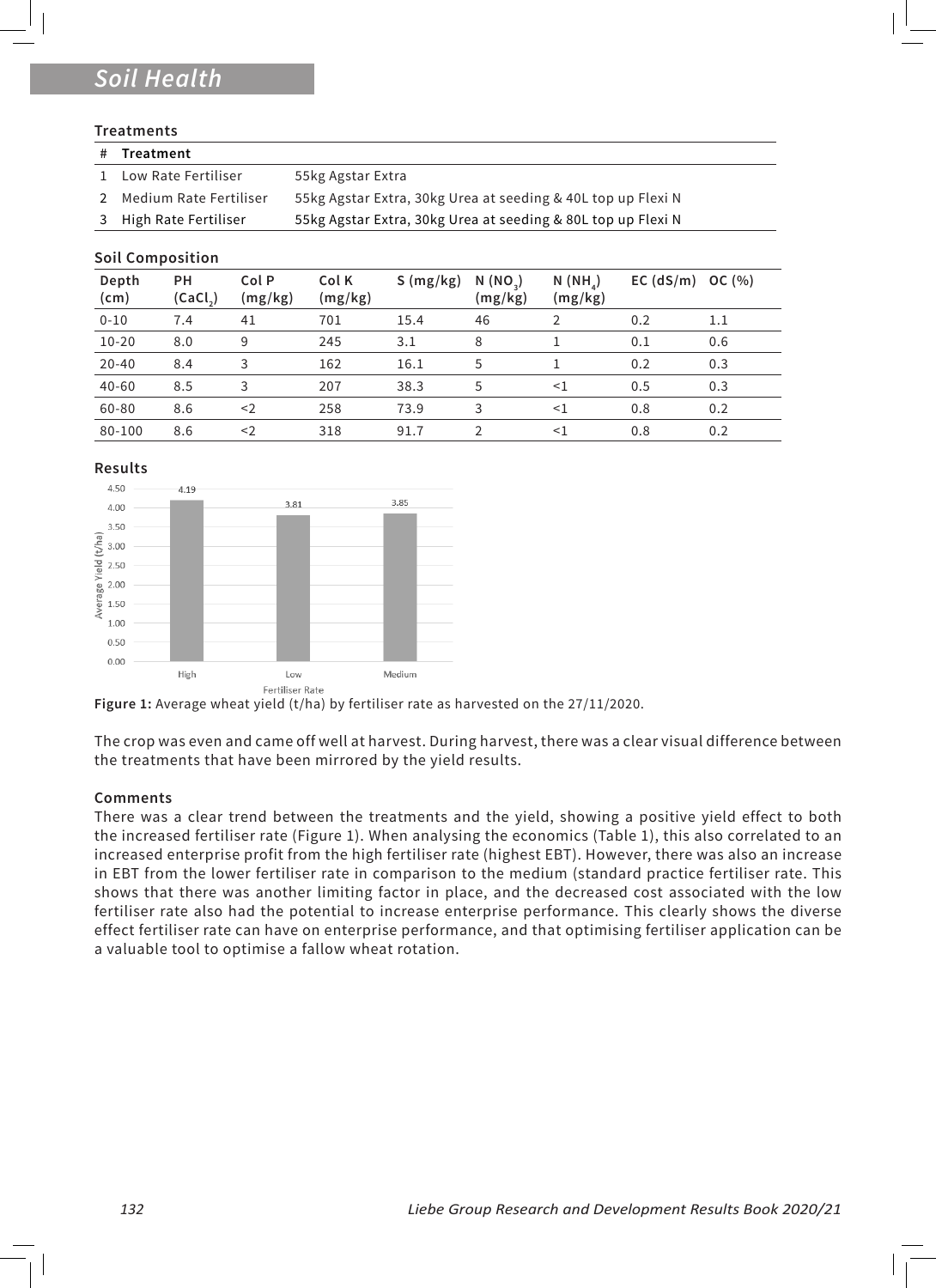| <b>Fertiliser Rate</b>          |           | High    | Medium  | Low     |
|---------------------------------|-----------|---------|---------|---------|
| Yield                           | t/ha      | 4.19    | 3.85    | 3.81    |
| Grade                           |           | ASW1    | ASW1    | ASW1    |
| Average Grain Price             | $\zeta/t$ | \$300   | \$300   | \$300   |
| Income                          | \$/ha     | \$1,257 | \$1,155 | \$1,143 |
| <b>Variable Operating Costs</b> | \$/ha     | \$      | \$      | \$      |
| Seed, Treatment & EPR's         |           | \$12    | \$12    | \$12    |
| Grain Freight                   |           | \$21    | \$19    | \$19    |
| <b>Grain Handling Charges</b>   |           | \$37    | \$34    | \$34    |
| Crop Contract                   |           | \$35    | \$35    | \$35    |
| Other Crop Costs & Crop Ins     |           | \$22    | \$22    | \$22    |
| <b>Wages Gross</b>              |           | \$28    | \$28    | \$28    |
| R&M Mach./Plant/Vehicle         |           | \$42    | \$42    | \$42    |
| Fuel & Oil                      |           | \$27    | \$27    | \$27    |
| Fertiliser                      |           | \$76    | \$62    | \$33    |
| <b>Variable Operating Costs</b> | \$/ha     | \$300   | \$281   | \$252   |
| <b>Operating Gross Margin</b>   | \$/ha     | \$957   | \$874   | \$891   |
| <b>Fixed Operating Costs</b>    | \$/ha     | \$73    | \$73    | \$73    |
| <b>Total Operating Costs</b>    | \$/ha     | \$373   | \$354   | \$325   |
| <b>Operating Profit (BIT)</b>   | \$/ha     | \$884   | \$801   | \$818   |
| <b>Finance Costs</b>            | \$/ha     | \$24    | \$24    | \$24    |
| Earnings Before Tax (EBT)       | \$/ha     | \$860   | \$777   | \$794   |

**Table 1:** Economic analysis of three fertiliser rates applied to wheat following fallow.

**Table 2:** Economic analysis of two rotation options applied over 2017 & 2018 seasons.

|                               |           | <b>Fallow-Wheat Rotation</b> |             | Wheat-Wheat Rotation |            |
|-------------------------------|-----------|------------------------------|-------------|----------------------|------------|
|                               |           | <b>Wheat 2018</b>            | Fallow 2017 | <b>Wheat 2018</b>    | Wheat 2017 |
| Yield                         | t/ha      | 4.8                          | 0           | 3.2                  | 1.2        |
| Grade                         |           | ASW1                         |             | ASW1                 | ASW1       |
| Average Grain Price           | $\zeta/t$ | \$300                        | \$0         | \$300                | \$300      |
| Income                        | \$/ha     | \$1,440                      | \$0         | \$960                | \$360      |
| Variable Operating Costs      | \$/ha     | \$                           | \$          | \$                   | \$         |
| Seed, Treatment & EPR's       |           | \$12                         | \$11        | \$12                 | \$12       |
| Grain Freight                 |           | \$24                         | \$0         | \$16                 | \$6        |
| <b>Grain Handling Charges</b> |           | \$42                         | \$0         | \$28                 | \$11       |
| Crop Contract                 |           | \$35                         | \$0         | \$35                 | \$35       |
| Other Crop Costs & Crop Ins   |           | \$22                         | \$0         | \$22                 | \$22       |
| <b>Wages Gross</b>            |           | \$28                         | \$14        | \$28                 | \$28       |
| R&M Mach./Plant/Vehicle       |           | \$42                         | \$21        | \$42                 | \$42       |
| Fuel & Oil                    |           | \$27                         | \$12        | \$27                 | \$27       |
| Fertiliser                    |           | \$106                        | \$0         | \$106                | \$106      |
| Variable Operating Costs      | \$/ha     | \$338                        | \$58        | \$316                | \$289      |
| <b>Operating Gross Margin</b> | \$/ha     | \$1,102                      | $-558$      | \$644                | \$71       |
| <b>Fixed Operating Costs</b>  | \$/ha     | \$73                         | \$72        | \$73                 | \$73       |
| <b>Total Operating Costs</b>  | \$/ha     | \$411                        | \$130       | \$389                | \$362      |
| <b>Operating Profit (BIT)</b> | \$/ha     | \$1,029                      | $-5130$     | \$571                | $-52$      |
| <b>Finance Costs</b>          | \$/ha     | \$24                         | \$23        | \$24                 | \$24       |
| Earnings Before Tax (EBT)     | \$/ha     | \$1,005                      | $-5153$     | \$547                | $-526$     |
| Combined 2 Year EBT           | \$/ha     | \$852                        |             | \$521                |            |

*Liebe Group Research and Development Results Book 2020/21 133*